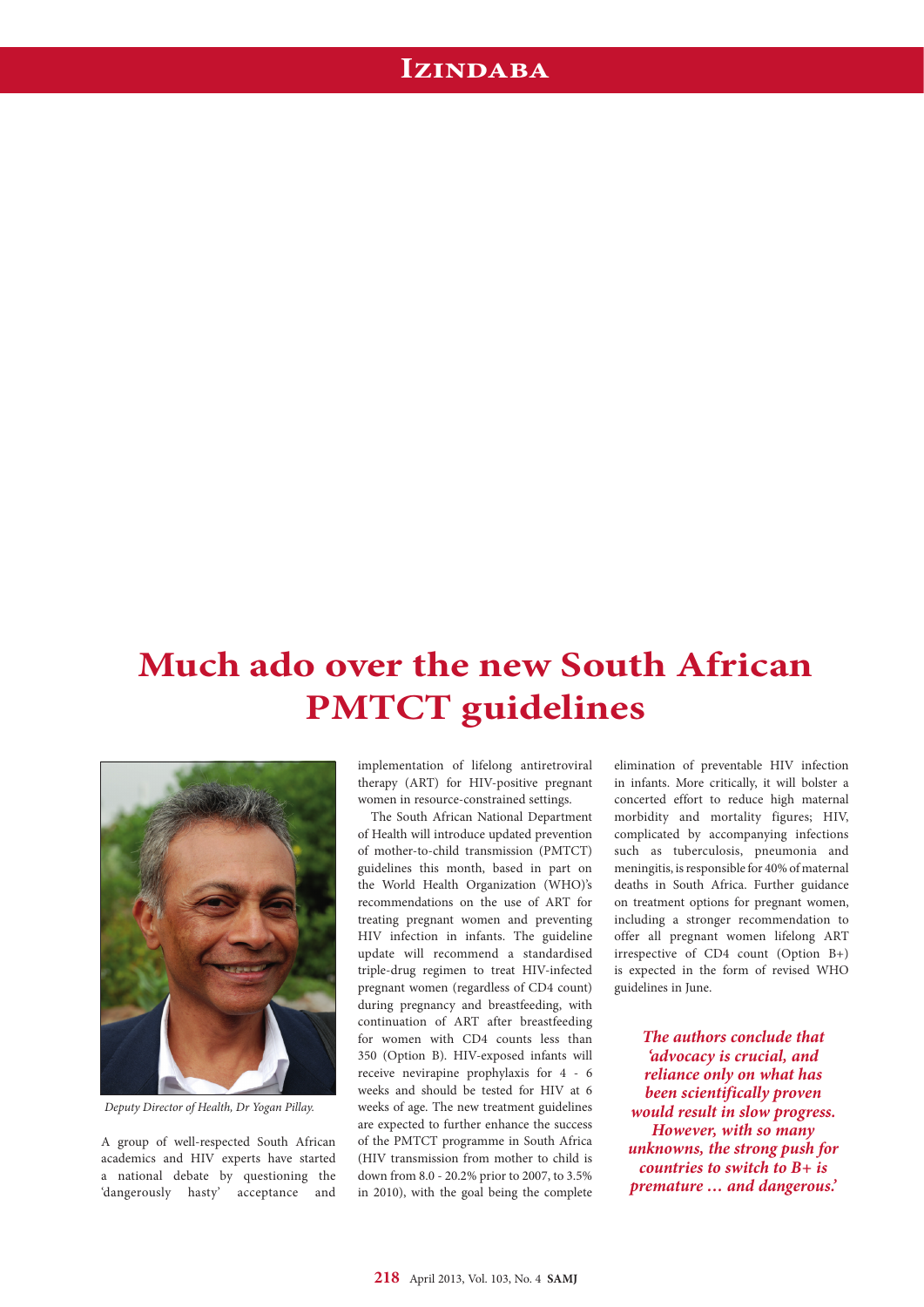|                  | <b>Woman receives</b>                                                                     |                                                                                                                                                                                                   |                                                                                                                                                                                  |
|------------------|-------------------------------------------------------------------------------------------|---------------------------------------------------------------------------------------------------------------------------------------------------------------------------------------------------|----------------------------------------------------------------------------------------------------------------------------------------------------------------------------------|
|                  | <b>Treatment</b><br>(for CD4 count<br>$\leq$ 350 cells/mm <sup>3</sup> )                  | <b>Prophylaxis</b><br>(for CD4 count<br>$\leq$ 350 cells/mm <sup>3</sup> )                                                                                                                        | <b>Infant receives:</b>                                                                                                                                                          |
| <b>Option Aa</b> | <b>Triple ARVs starting</b><br>as soon as diagnosed,<br>continued for life                | Antepartum: AZT starting as<br>early as 14 weeks' gestation<br>Intrapartum: at onset of<br>labour, sdNVP and first<br>dose of AZT/3TC<br>Postpartum: daily AZT/3TC<br>through 7 days postpartum   | Daily NVP from birth<br>through 1 week beyond<br>complete cessation of<br>breastfeeding; or, if not<br>breastfeeding or if mother<br>is on treatment, through<br>age 4 - 6 weeks |
| <b>Option Ba</b> | Same initial ARVs for both <sup>b</sup> :                                                 |                                                                                                                                                                                                   | Daily NVP or AZT from<br>birth through age 4 - 6                                                                                                                                 |
|                  | Triple ARVs starting<br>as soon as diagnosed,<br>continued for life                       | Triple ARVs starting as early<br>as 14 weeks gestation and<br>continued intrapartum and<br>through childbirth if not<br>breastfeeding or untill 1<br>week after cessation of all<br>breastfeeding | weeks regardless of<br>infant feeding method                                                                                                                                     |
| <b>Option B+</b> | Same for treatment and prophylaxis <sup>b</sup>                                           |                                                                                                                                                                                                   | Daily NVP or AZT from<br>birth through age 4 - 6<br>weeks regardless of<br>infant feeding method                                                                                 |
|                  | Regardless of CD4 count, triple ARVs starting as soon as<br>diagnosed, continued for life |                                                                                                                                                                                                   |                                                                                                                                                                                  |

*Source: World Health Organization (WHO).*

According to National Deputy Director General of Health, Dr Yogan Pillay, the new PMTCT guidelines will be supported by 90 teams of trainers that will up-skill 10 000 public sector HIV healthcare workers (mainly nurses) at 3 000 facilities by 23 March this year. Another critical element, the supply of ART, is being sourced from 3 different suppliers, and the Department of Health is confident that adequate stocks of medications will be ensured. National Minister of Health, Dr Aaron Motsoaledi, announced on 29 November last year that his negotiators had slashed R2.2 billion off the latest 2-year ART tender, which includes the lowest-cost fixed-dose combination (FDC) ART; pregnant women will be a priority group to receive FDCs, simplifying the implementation of the new guidelines. Pillay told *Izindaba* that the decision to update the 2010 PMTCT guidelines was based on the advice of 'our best scientists,' confirming his earlier comments at the inaugural Southern African HIV Clinician's Society Conference in Cape Town in November last year that the government was basing its decision on the best science available and would not be 'bullied' into riskier options.

These plans were preceded by a commentary on adoption of PMTCT treatment options in the 26 January 2013 edition of the international journal the *Lancet*. In the article, South African researchers Hoosen Coovadia, Anna Coutsoudis, Ameena Goga, Chris Desmond, Peter Barron and Vivian Black expressed concern about the 'single-minded advocacy' behind what they labeled 'the extreme' PMTCT Option B+ by some organisations and international agencies with 'so little consultation, debate and discussion.' The tone of the *Lancet* commentary surprised many clinicians working with HIV in South Africa's public sector. Several HIV clinicians working at the coalface told *Izindaba* they encounter programmatic weaknesses with the current PMTCT guidelines (Option A), such as inefficient support of women on AZT prophylaxis during pregnancy, and difficulties in the consistent use of nevirapine prophylaxis for infants; to them, the PMTCT guideline update is a welcome solution that is worth the additional resources required.

#### **PMTCT guideline update concerns**

The local academics say in their *Lancet* commentary that, ethically, Option B+ prioritises women over men, could create community tensions over unequal access (owing to the different treatment thresholds), and raise questions over the lifelong treatment of women who may not understand the long-term costs and benefits. Medically, they question the benefits of Option B+ on long-term HIV-free survival: the potential for drug resistance (through lack of adherence), and whether there is sufficient evidence to back the suggestion

that pregnant women and new mothers are a risk group who have discordant relationships and thus contribute to ongoing transmission. As a programme, they doubt whether Option B+ implementation can be successful in resource-constrained settings and worry that it will divert resources away from both universal HIV access and other chronic and infectious diseases. Economically, they question the 'assumption' that economies of scope will favour the 3-in-1 intervention of PMTCT, treatment, and 'treatment as prevention.' They suggest that potential low retention rates could render the economic argument invalid. The authors conclude that 'advocacy is crucial, and reliance only on what has been scientifically proven would result in slow progress. However, with so many unknowns, the strong push for countries to switch to B+ is premature…and dangerous.'

Implementation of Options B or B+ will compromise the PROMISE (Promoting Maternal Infant Survival Everywhere) trial, a global multi-site study (United States, South America, Asia and 7 sub-Saharan countries) researching the best antepartum and postpartum regimens for PMTCT. In a footnote to the *Lancet* commentary, Professor Coutsoudis is cited as a member of the protocol team of the PROMISE study. The authors collectively declared no conflict of interest.

*The WHO says Option B+ has 'important advantages' (if viral suppression is maintained) over options A and B, but needs 'evaluation in programme and field settings.'*

## **PMTCT guideline update benefits**

Dr. Vivian Cox, Médecins Sans Frontieres (MSF) Deputy Medical Field Coordinator for Khayelitsha, says 'the use of ART for all pregnant women regardless of CD4 count has the potential to reduce the risk of common opportunistic infections in pregnancy – tuberculosis, cryptococcal meningitis, and PCP pneumonia – and contribute to the reduction of maternal mortality in South Africa,' dovetailing neatly with both Millennium Development and National Department of Health goals. MSF has emphasised the need for mentorship of antenatal care nurses and midwives to initiate ART in pregnant women in Khayelitsha, both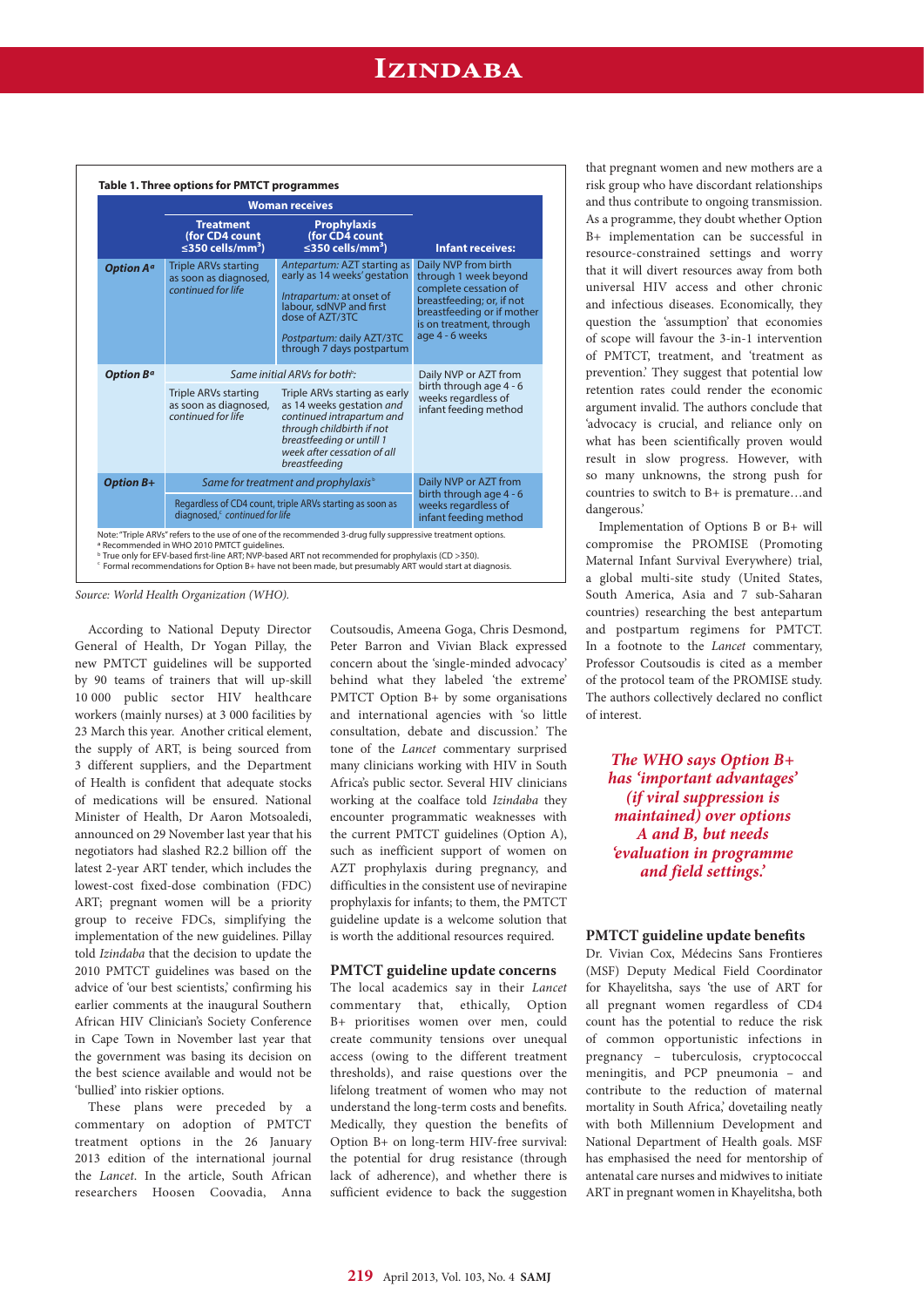to address the programmatic implementation of the new PMTCT guidelines, and to meet South Africa's National Strategic Plan goal of 85% of all ART treatment initiations to be done by nurses by 2015. Cox noted that 'a balance of waiting for clinical trial evidence and the need for implementation of ART for pregnant women regardless of CD4 count can be achieved through pilot projects and operational research' during the early phases of guideline implementation. The support of such pilots can 'include strengthening critical components of maternal child health, such as family planning and early presentation to antenatal care.' Malawi's experience with Option B+, which has greatly increased ART coverage but faced difficulties with adherence and linkages to care after delivery,<sup>[1]</sup> highlights areas that South African PMTCT programmes will

need to focus on as the guideline updates are put into practice.

# *HIV, complicated by accompanying infections such as tuberculosis, pneumonia and meningitis, is responsible for 40% of maternal deaths in South Africa.*

Contrary to the claims that governments are pressured into early implementation by international agencies, the South African government has the support of an 'extremely strong scientific community' that works closely with the Department of Health, Cox said. Dr Rosie Burton, an infectious diseases specialist, and Dr Janet Giddy, a PMTCT





Source of Figs 2 and 3: Morbidity and Mortality Weekly Report, Vol 62(8)<sup>[2]</sup>

clinician and pioneer of the now defunct but innovative Sinikithemba HIV/AIDS programme at McCord Hospital, scotched fears of creating community tensions (via different treatment thresholds that might discriminate against men and other groups) with Option B+. 'There were no community protests when the CD4 threshhold was raised to 350 for pregnant women, before being raised for the general population, or when women had access to HIV testing at antenatal clinics – except for the stigma,' Burton countered. Both said many people would agree that treating a pregnant woman as 'special' was appropriate, given that the health and survival of herself and her unborn child (and other children affected by the mother's health) were inextricably linked. ART cessation after breastfeeding has the potential to create confusing messages to the community about stopping ART after the commitment to start, and prior research has shown an increase in mortality in patients who undergo scheduled treatment interruptions. Therefore Drs Giddy, Burton and Cox strongly recommended that women should be able to choose themselves whether to continue ART after breastfeeding ('Optional B+'); this would identify those with the most motivation and thererfore likely good longterm adherence and retention in care.

## **WHO advice**

The WHO says Option B+ has 'important advantages' (if viral suppression is maintained) over options A and B, but needs 'evaluation in programme and field settings.' Although South Africa has chosen not to implement Option B+, the programmatic advice has implications for the PMTCT guidelines; it lists the advantages as including:

1. Further simplification of PMTCT programme requirements – no need for CD4 testing to determine ART eligibility (as required in Option A) or whether ART should be stopped or continued after the risk of mother-to-child transmission has ceased (as in Option B). CD4 counts or viral load assays are still desirable for determining baseline immunological status and monitoring response to treatment.

2. Extended protection from mother-tochild transmission in future pregnancies from the time of conception.

3. A strong and continuing prevention benefit against sexual transmission in serodiscordant couples and partners.

4. Probable benefit to the woman's health of earlier treatment and avoiding the risks of stopping and starting triple ARVs, especially in settings with high fertility.